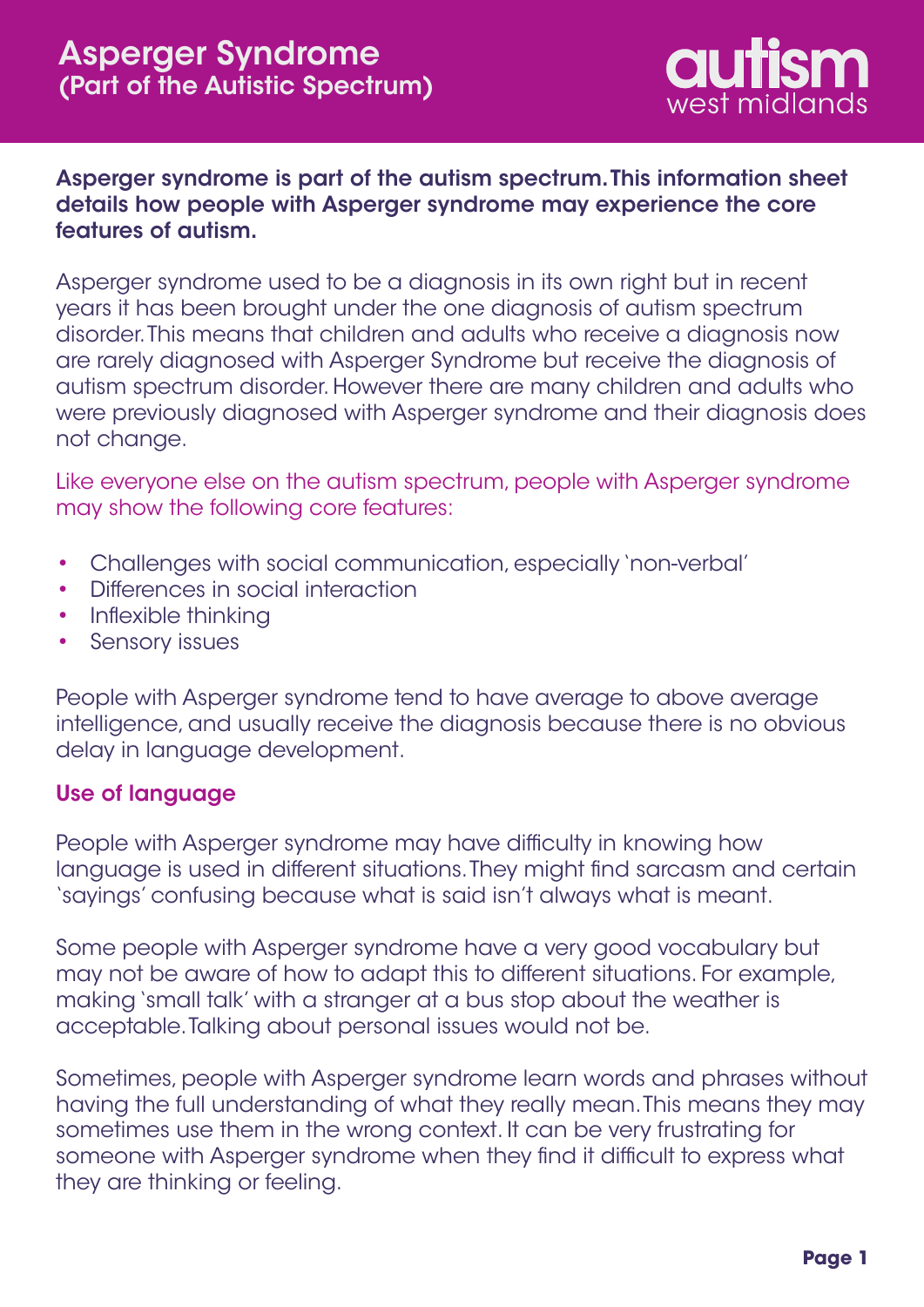

# Social situations

Some people with Asperger syndrome may have very little interest in interacting with others and prefer spending time alone. Others may want to socialise and build relationships but they may find the 'unwritten rules' of social interaction confusing and make mistakes. Social rules vary depending on who you are talking to and what the scenario is which can make the experience unpredictable and stressful.

Some people with Asperger syndrome find making eye contact difficult and may find that being in close proximity to others is uncomfortable. They may find it difficult to read and interpret body language, facial expressions, tone of voice and other non-verbal communication.

Joining or starting conversations is often hard for people with Asperger syndrome. For example, they may have difficulty knowing when to allow the other person to contribute or when somebody is not interested and it's time to stop talking.

Many people with Asperger syndrome prefer written communication such as e-mail or text so that they have time to process what has been said and consider what they are going to say before responding. This is increasingly relevant as their stress and anxiety levels rise.

# Flexibility of thought

Dealing with the very unpredictable nature of the world can be difficult for someone with Asperger syndrome. Some people like having a routine and dislike spontaneity or surprises, which can make unplanned changes difficult to cope with. Some people with Aspergers syndrome find thinking about things from another person's point of view difficult. They may also find it difficult to predict the consequences of actions and what may happen in different situations.

Some people with Asperger syndrome have special interests, which can be around anything, for example trains, people, computers and fashion. They may enjoy talking about their special interest, but may not be aware of whether the person they are talking to shares their enthusiasm or not, and when to stop talking about their special interest. Some people with Asperger syndrome have turned their special interests into a career (for example photography, or computer programming).